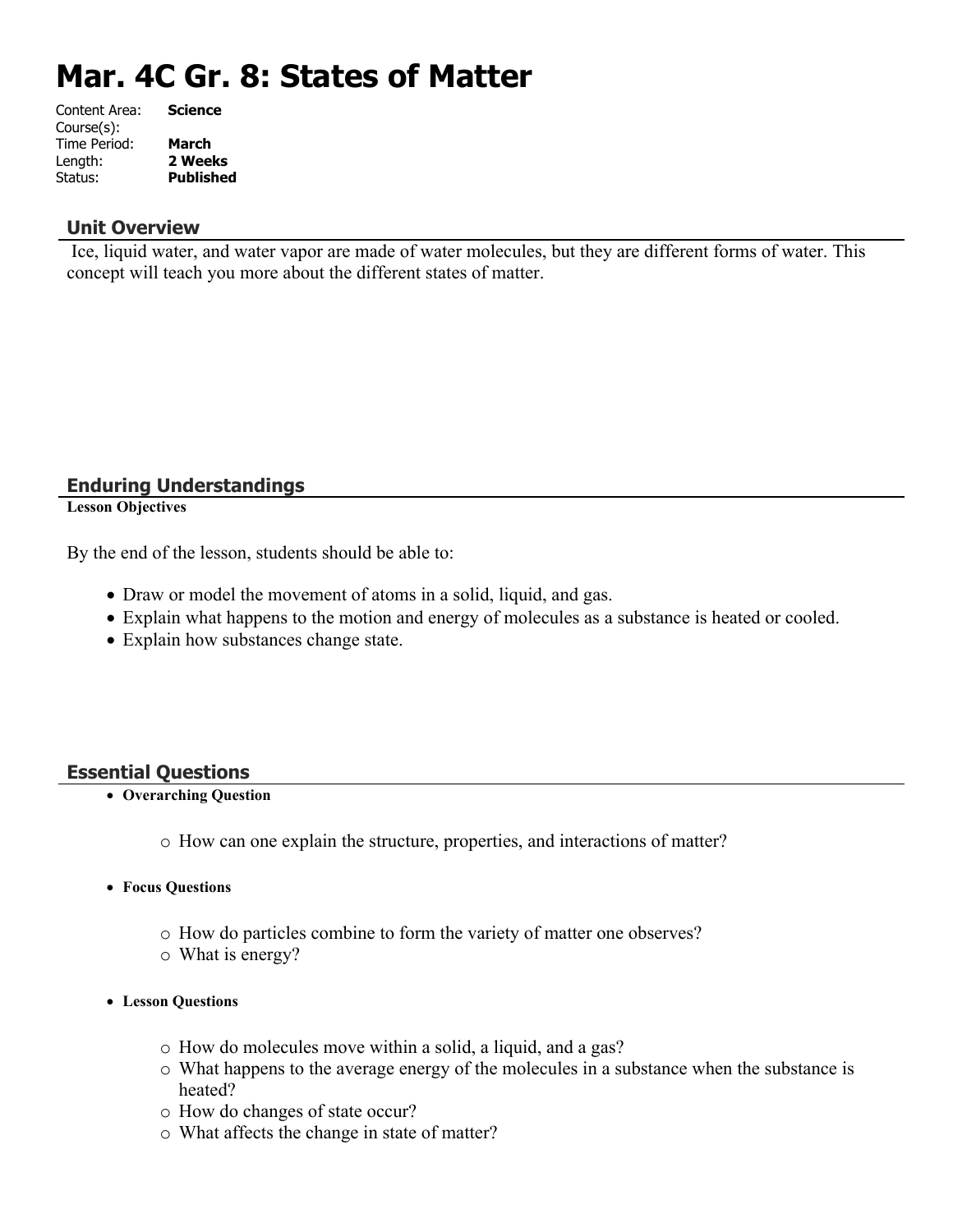- **Can You Explain?**
	- o How do the particles in matter change when a substance becomes hotter, cools down, or changes state?

## **Instructional Strategies & Learning Activities**

• [The Five E Instructional Model](https://app.discoveryeducation.com/learn/techbook/units/389ed5b9-f41a-40ff-9cbf-582ed6ae1bf1/concepts/59a4d73e-4f58-4833-9f27-5fed30b1f25c/lesson/sections/204157e3-f823-4225-be34-d5e75cf9185a#d3b4088b-3099-4175-9930-4e801849e6b0)

Science Techbook follows the 5E instructional model. As you plan your lesson, the provided Model Lesson includes strategies for each of the 5Es.

• [Engage \(45–90 minutes\)](https://app.discoveryeducation.com/learn/techbook/units/389ed5b9-f41a-40ff-9cbf-582ed6ae1bf1/concepts/59a4d73e-4f58-4833-9f27-5fed30b1f25c/lesson/sections/204157e3-f823-4225-be34-d5e75cf9185a#f533b54b-1023-4522-886d-3d829c4c28df)

Students are presented with dry ice as an example of rapid state change to introduce how matter changes its state. Students begin to formulate ideas around the Can You Explain? (CYE) question.

• [Explore \(135 minutes\)](https://app.discoveryeducation.com/learn/techbook/units/389ed5b9-f41a-40ff-9cbf-582ed6ae1bf1/concepts/59a4d73e-4f58-4833-9f27-5fed30b1f25c/lesson/sections/204157e3-f823-4225-be34-d5e75cf9185a#1643946a-c04f-4b66-a795-cafb61fc118e)

Students investigate questions about how energy affects the state of matter using evidence from text and media assets. Students examine how a change in the state of matter affects volume.

• [Explain \(45–90 minutes\)](https://app.discoveryeducation.com/learn/techbook/units/389ed5b9-f41a-40ff-9cbf-582ed6ae1bf1/concepts/59a4d73e-4f58-4833-9f27-5fed30b1f25c/lesson/sections/204157e3-f823-4225-be34-d5e75cf9185a#f30a8efc-fa71-48f0-a8a7-c74784300f72)

Students construct scientific explanations to the CYE question by including evidence of how energy affects particles in a substance and, subsequently, the state of matter of the substance.

• [Elaborate with STEM \(45–135 minutes\)](https://app.discoveryeducation.com/learn/techbook/units/389ed5b9-f41a-40ff-9cbf-582ed6ae1bf1/concepts/59a4d73e-4f58-4833-9f27-5fed30b1f25c/lesson/sections/204157e3-f823-4225-be34-d5e75cf9185a#7d03b06f-d407-45c4-9edf-35ea9dfa2d56)

Students apply their understanding of states of matter as they explore research conducted by physicists, learn how chemical engineers incite changes of state, and examine how altitude affects boiling point.

• [Evaluate \(45–90 minutes\)](https://app.discoveryeducation.com/learn/techbook/units/389ed5b9-f41a-40ff-9cbf-582ed6ae1bf1/concepts/59a4d73e-4f58-4833-9f27-5fed30b1f25c/lesson/sections/204157e3-f823-4225-be34-d5e75cf9185a#be8b5d0b-87ba-4cc1-be94-a4438e5ae86f)

Students are evaluated on the state science standards, as well as Standards in ELA/Literacy and Standards in Math standards, using Board Builder and the provided concept summative assessments.

## **Integration of Career Readiness, Life Literacies and Key Skills**

Students will utilize Chrome books, group or partnership collaborations and on-line resources to investigate and present findings

TECH.9.4.8.CI.4 Explore the role of creativity and innovation in career pathways and industries.

An individual's strengths, lifestyle goals, choices, and interests affect employment and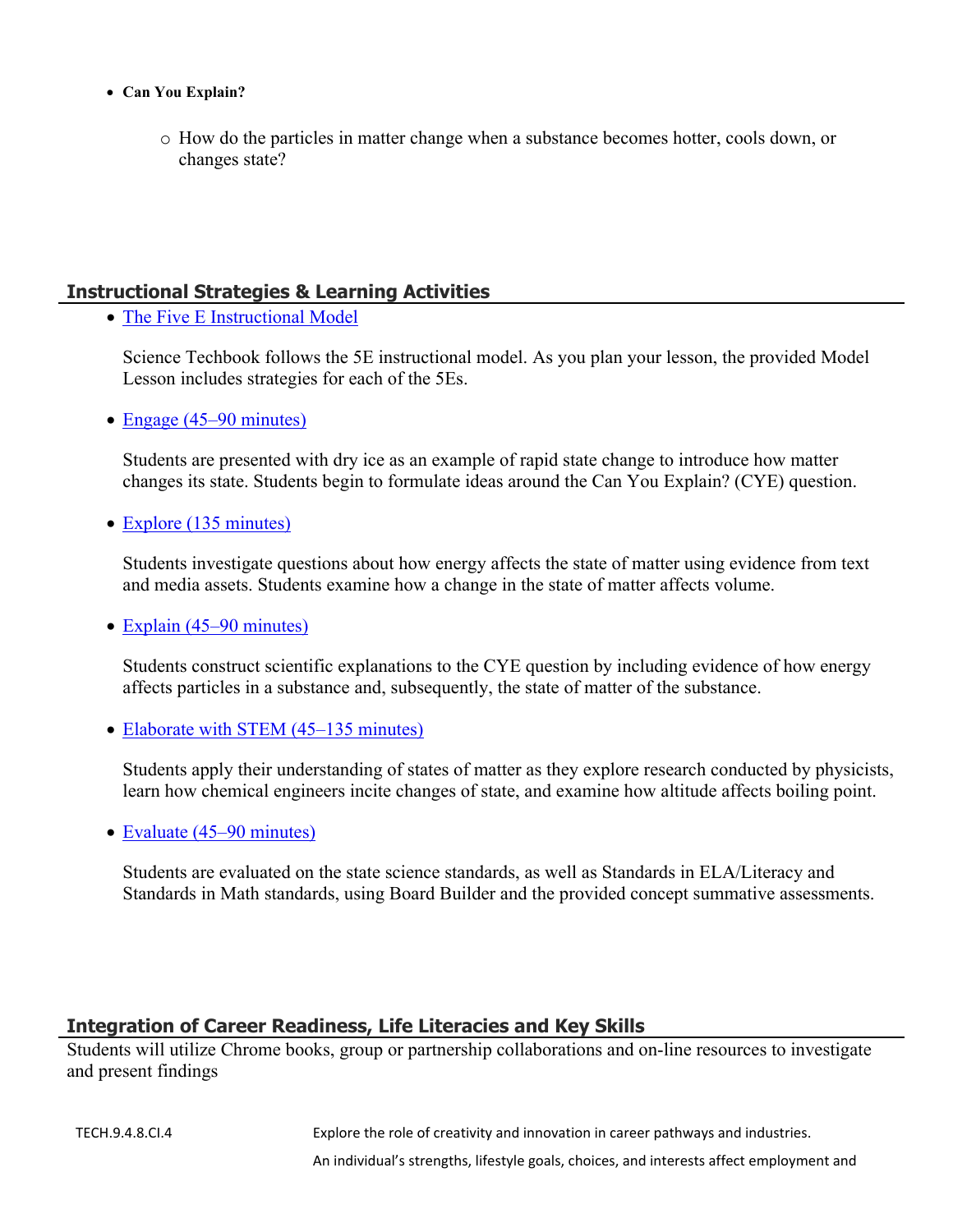|                   | income.                                                                                                                                                                                                    |
|-------------------|------------------------------------------------------------------------------------------------------------------------------------------------------------------------------------------------------------|
| TECH.9.4.8.IML.12 | Use relevant tools to produce, publish, and deliver information supported with evidence<br>for an authentic audience.                                                                                      |
|                   | Gathering and evaluating knowledge and information from a variety of sources, including<br>global perspectives, fosters creativity and innovative thinking.                                                |
| TECH.9.4.8.IML.1  | Critically curate multiple resources to assess the credibility of sources when searching for<br>information.                                                                                               |
| TECH.9.4.8.IML.3  | Create a digital visualization that effectively communicates a data set using formatting<br>techniques such as form, position, size, color, movement, and spatial grouping (e.g.,<br>6.SP.B.4, 7.SP.B.8b). |
|                   | Increases in the quantity of information available through electronic means have<br>heightened the need to check sources for possible distortion, exaggeration, or<br>misrepresentation.                   |
|                   | Multiple solutions often exist to solve a problem.                                                                                                                                                         |
| TECH.9.4.8.IML.4  | Ask insightful questions to organize different types of data and create meaningful<br>visualizations.                                                                                                      |

# **Technology and Design Integration**

Students will utilize simple technologies such calculators and thermometers and complex technologies such as computers and Smart-boards.

| CS.6-8.8.1.8.DA.1 | Organize and transform data collected using computational tools to make it usable for a<br>specific purpose.                                                                                                                                             |
|-------------------|----------------------------------------------------------------------------------------------------------------------------------------------------------------------------------------------------------------------------------------------------------|
|                   | People use digital devices and tools to automate the collection, use, and transformation of<br>data. The manner in which data is collected and transformed is influenced by the type of<br>digital device(s) available and the intended use of the data. |

# **Interdisciplinary Connections**

| LA.SL.8.4 | Present claims and findings, emphasizing salient points in a focused, coherent manner<br>with relevant evidence, sound valid reasoning, and well-chosen details; use appropriate<br>eye contact, adequate volume, and clear pronunciation.                |
|-----------|-----------------------------------------------------------------------------------------------------------------------------------------------------------------------------------------------------------------------------------------------------------|
| LA.RI.8.1 | Cite the textual evidence and make relevant connections that most strongly supports an<br>analysis of what the text says explicitly as well as inferences drawn from the text.                                                                            |
| LA.W.8.1  | Write arguments to support claims with clear reasons and relevant evidence.                                                                                                                                                                               |
| LA.RI.8.4 | Determine the meaning of words and phrases as they are used in a text, including<br>figurative, connotative, and technical meanings; analyze the impact of specific word<br>choices on meaning and tone, including analogies or allusions to other texts. |
| LA.W.8.7  | Conduct short research projects to answer a question (including a self-generated<br>question), drawing on several sources and generating additional related, focused<br>questions that allow for multiple avenues of exploration.                         |
| LA.RI.8.7 | Evaluate the advantages and disadvantages of using different mediums (e.g., print or<br>digital text, video, multimedia) to present a particular topic or idea.                                                                                           |
| LA.W.8.2  | Write informative/explanatory texts to examine a topic and convey ideas, concepts, and<br>information through the selection, organization, and analysis of relevant content.                                                                              |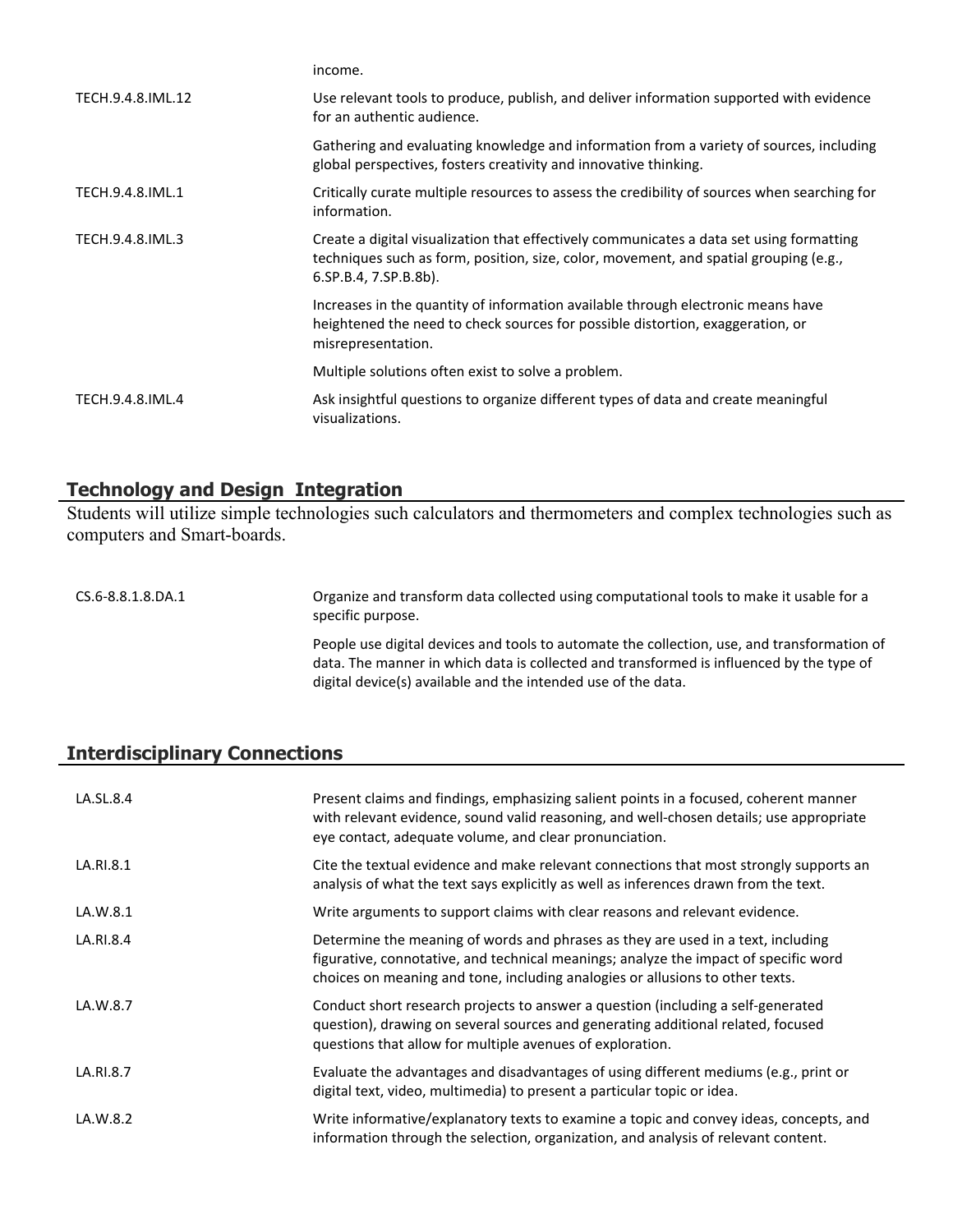| MA.6.NS.C.5 | Understand that positive and negative numbers are used together to describe quantities<br>having opposite directions or values (e.g., temperature above/below zero, elevation<br>above/below sea level, credits/debits, positive/negative electric charge); use positive and<br>negative numbers to represent quantities in real-world contexts, explaining the meaning<br>of 0 in each situation. |
|-------------|----------------------------------------------------------------------------------------------------------------------------------------------------------------------------------------------------------------------------------------------------------------------------------------------------------------------------------------------------------------------------------------------------|
| LA.RI.8.8   | Delineate and evaluate the argument and specific claims in a text, assessing whether the<br>reasoning is sound and the evidence is relevant and sufficient; recognize when irrelevant<br>evidence is introduced.                                                                                                                                                                                   |
| LA.RI.8.10  | By the end of the year read and comprehend literary nonfiction at grade level text-<br>complexity or above, with scaffolding as needed.                                                                                                                                                                                                                                                            |
| LA.SL.8.1   | Engage effectively in a range of collaborative discussions (one-on-one, in groups, and<br>teacher-led) with diverse partners on grade 8 topics, texts, and issues, building on others'<br>ideas and expressing their own clearly.                                                                                                                                                                  |
| MA.6.SP.B.5 | Summarize numerical data sets in relation to their context, such as by:                                                                                                                                                                                                                                                                                                                            |

## **Differentiation**

|  | <b>Struggling Students</b> |  |
|--|----------------------------|--|
|  |                            |  |

|  | v |
|--|---|

- 1. Show students 3 filled balloons that were kept at different temperatures (freezer, refrigerator, and room temperature).
- 2. Provide students with some examples of other substances that may be classified as a liquid or a solid. Ask students to classify these substances as either a liquid or solid, and have them list reasons for their choice.
- 3. Have students make a model of ice and a model of individual water molecules. Ask student to compare and contrast the ice and liquid water models.
- 1. Using images such as ice and water as well as dew and a thunderstorm can help to provide context and schema for students when entering the discussion of what states of matter are.
- 2. Assist students in identifying familiar prefixes and/or words within words (e.g., "composition" within "decomposition") for each term.
- Accelerated Students
	- 1. Have students complete a Venn diagram to compare and contrast physical and chemical properties.
	- 2. Have students use Board Builder to create a poster that illustrates the molecular movement when the bottle collapses.
	- 3. Have students measure the mass and volume of ice and of liquid water and calculate the density of each.

[Differentiation in science](http://www.brighthubeducation.com/teaching-gifted-students/65181-differentiation-techniques-and-activities-in-the-classroom-for-gifted-students/) can be accomplished in several ways. Once you have given a pre-test to students, you know what information has already been mastered and what they still need to work on. Next, you design activities, discussions, lectures, and so on to teach information to students. The best way is to have two or three groups of students divided by ability level.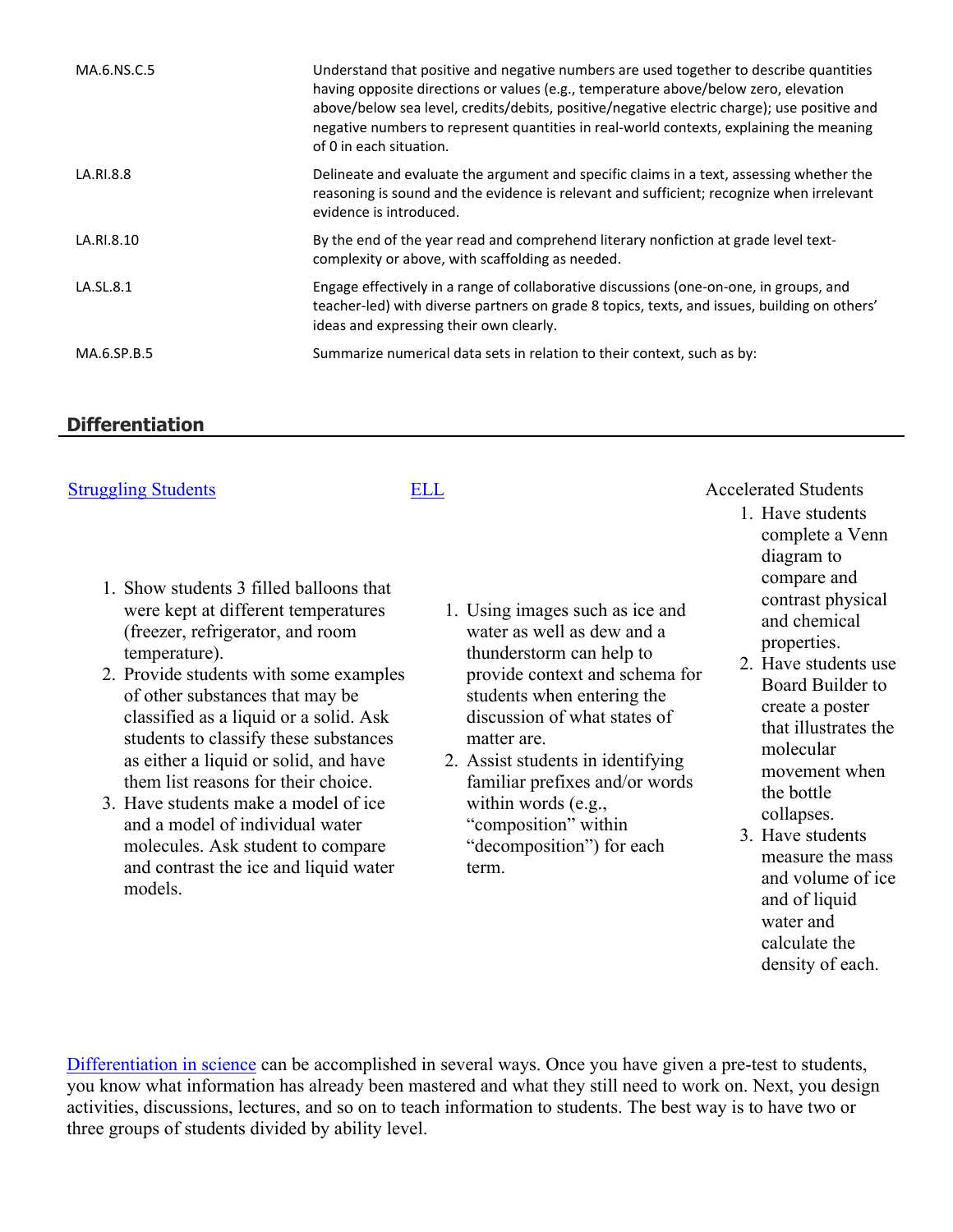While you are instructing one group, the other groups are working on activities to further their knowledge of the concepts. For example, while you are helping one group learn the planet names in order, another group is researching climate, size, and distance from the moon of each planet. Then the groups switch, and you instruct the second group on another objective from the space unit. The first group practices writing the order of the planets and drawing a diagram of them.

Here are some ideas for the classroom when you are using differentiation in science:

- Create a tic-tac-toe board that lists different activities at different ability levels. When students aren't involved in direct instruction with you, they can work on activities from their tic-tac-toe board. These boards have nine squares, like a tic-tac-toe board; and each square lists an activity that corresponds with the science unit. For example, one solar system activity for advanced science students might be to create a power point presentation about eclipses. For beginning students, an activity might be to make a poster for one of the planets and include important data such as size, order from the sun, whether it has moons, and so on.
- Find websites on the current science unit that students can explore on their own.
- Allow students to work in small groups to create a project throughout the entire unit. For example, one group might create a solar system model to scale. Another group might write a play about the solar system. This is an activity these groups can work on while they are not working directly with you.

Differentiation in science gets students excited to learn because it challenges them to expand their knowledge and skills, instead of teaching the whole group concepts they have already mastered

# **Modifications & Accommodations**

Refer to QSAC EXCEL SMALL SPED ACCOMMOCATIONS spreadsheet in this discipline.

# **Modifications and Accommodations used in this unit:**

In addition to differentiated instruction, IEP's and 504 accommocations will be utilized.

In addition to differentiated instruction, IEP's and 504 accommocations will be utilized.

## **Benchmark Assessments**

**Benchmark Assessments** are given periodically (e.g., at the end of every quarter or as frequently as once per month) throughout a school year to establish baseline achievement data and measure progress toward a standard or set of academic standards and goals.

## **Schoolwide Benchmark assessments:**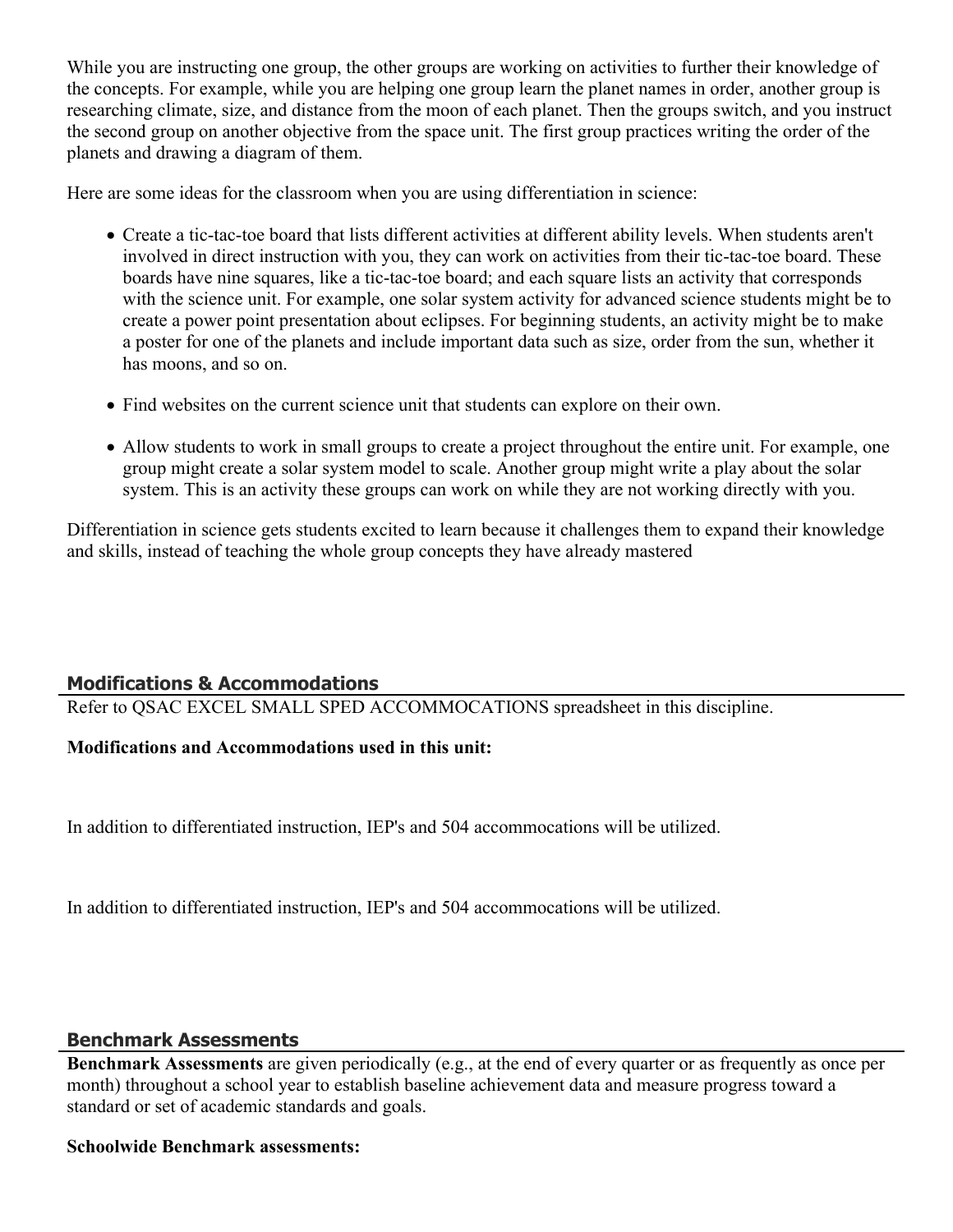Aimsweb benchmarks 3X a year

Linkit Benchmarks 3X a year

### **Additional Benchmarks used in this unit:**

Chemistry benchmarks will be given at the beginning and end of the chemistry unit.

#### **Formative Assessments**

Assessment allows both instructor and student to monitor progress towards achieving learning objectives, and can be approached in a variety of ways. **Formative assessment** refers to tools that identify misconceptions, struggles, and learning gaps along the way and assess how to close those gaps. It includes effective tools for helping to shape learning, and can even bolster students' abilities to take ownership of their learning when they understand that the goal is to improve learning, not apply final marks (Trumbull and Lash, 2013). It can include students assessing themselves, peers, or even the instructor, through writing, quizzes, conversation, and more. In short, formative assessment occurs throughout a class or course, and seeks to improve student achievement of learning objectives through approaches that can support specific student needs (Theal and Franklin, 2010, p. 151).

#### **Formative Assessments used in this unit:**

See assessments located in links above.

#### **Summative Assessments**

**Summative assessments** evaluate student learning, knowledge, proficiency, or success at the conclusion of an instructional period, like a unit, course, or program. Summative assessments are almost always formally graded and often heavily weighted (though they do not need to be). Summative assessment can be used to great effect in conjunction and alignment with formative assessment, and instructors can consider a variety of ways to combine these approaches.

#### **Summative assessments for this unit:**

assessments located in links above.